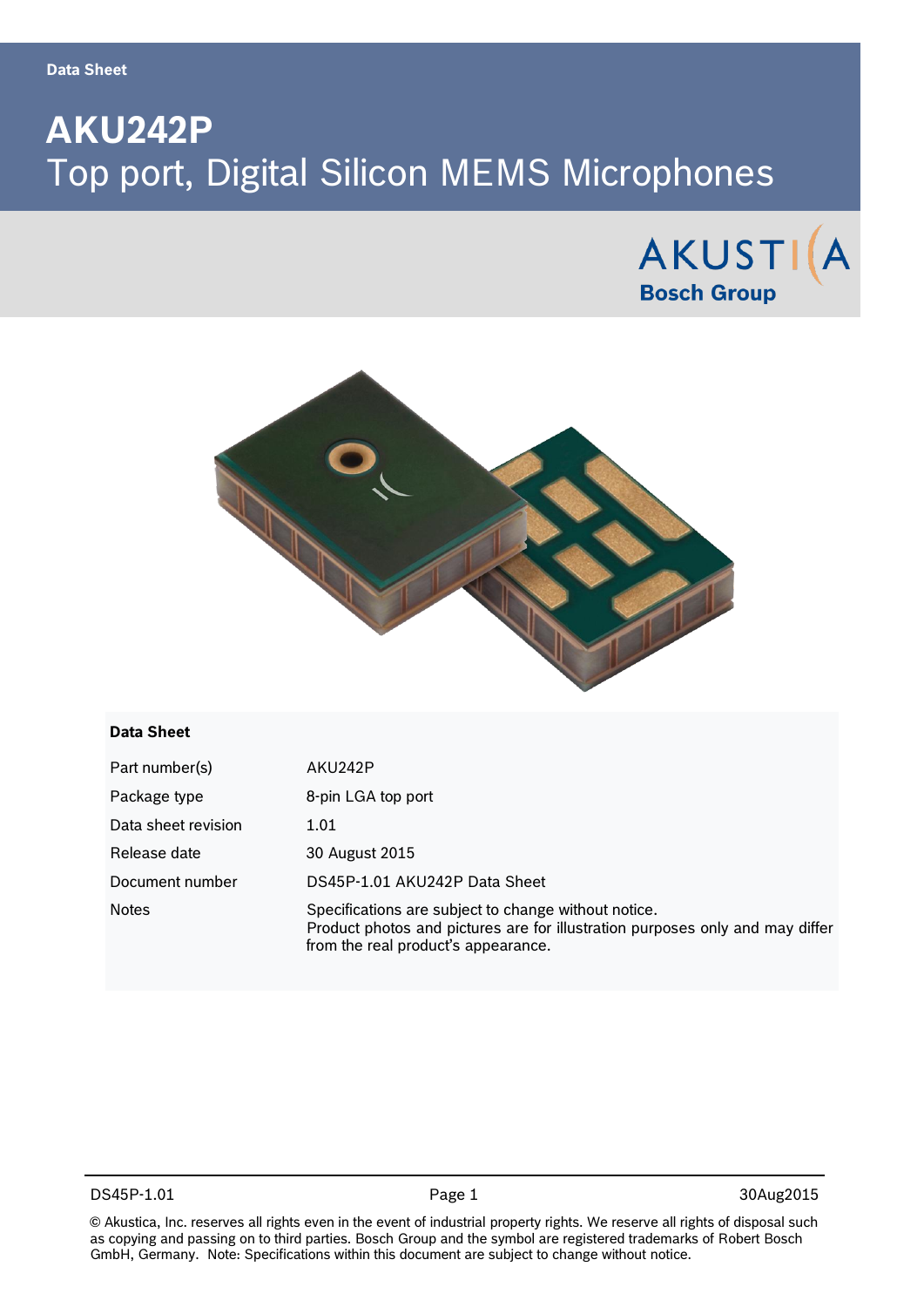## AKU242P Digital, HD Voice Silicon MEMS Microphones

#### **General Description**

**AKUSTIA Bosch Group** 

AKU242P consists of HD Voice quality, top port, digital output silicon MEMS IC microphones. They are microphones consisting of a MEMS acoustic sensor, and an integrated circuit (IC) with a pre-amplifier, analog-to-digital converter, charge pump and supporting circuitry in a small  $4.0 \times 3.0 \times 1.0 \text{ mm}^3$  package.



The robust digital output stream from the AKU242P is virtually immune to all forms of Radio Frequency Interference (RFI) and Electromagnetic Interference (EMI), allowing designers the flexibility to integrate the component anywhere on the platform and obtain consistent SNR regardless of proximity to displays, Wi-Fi antennae, or other sources of interference that would degrade the signal of conventional analog microphones. The AKU242P provides a pulse density modulated (PDM), single-bit digital stream designed to enable the multiplexing of stereo microphone data onto a single wire. With a user selectable L/R channel option, it is ideal

for use in multiple microphone applications.

#### **Key Features**

**AKU242P**

- Digital PDM output
- Omni-directional audio sensor
- Excellent acoustic performance: 63dB SNR
- Sensitivity: -26dBFS
- Uniform sensitivity tolerances: ± 1dB
- Compatible with Microsoft<sup>®</sup> Windows<sup>®</sup>, LYNC® & Skype® logo certifications, Intel® Ultrabook<sup>TM</sup> and Google<sup>®</sup> Chromebook<sup>TM</sup> requirements for digital microphones
- Robust digital-output & Faraday-cage constructed package for RF immunity
- Matched microphones in frequency and phase response for array applications
- Output supports dual-microphone, singlewire multiplexing
- Industry standard microphone interface compatible with multiple codecs
- Low current power-down mode
- Lead-free surface-mountable and RoHS2 compliant
- Halogen-free compliance, IEC61249-2-21
- Thin profile, SMT packaging
- Industry std. package:  $4.00x3.00x1.00mm<sup>3</sup>$

#### **Typical Applications**

- Ultrabooks
- Mobile phones
- Media tablets
- eReaders
- Microphone arrays
- Webcams and camera modules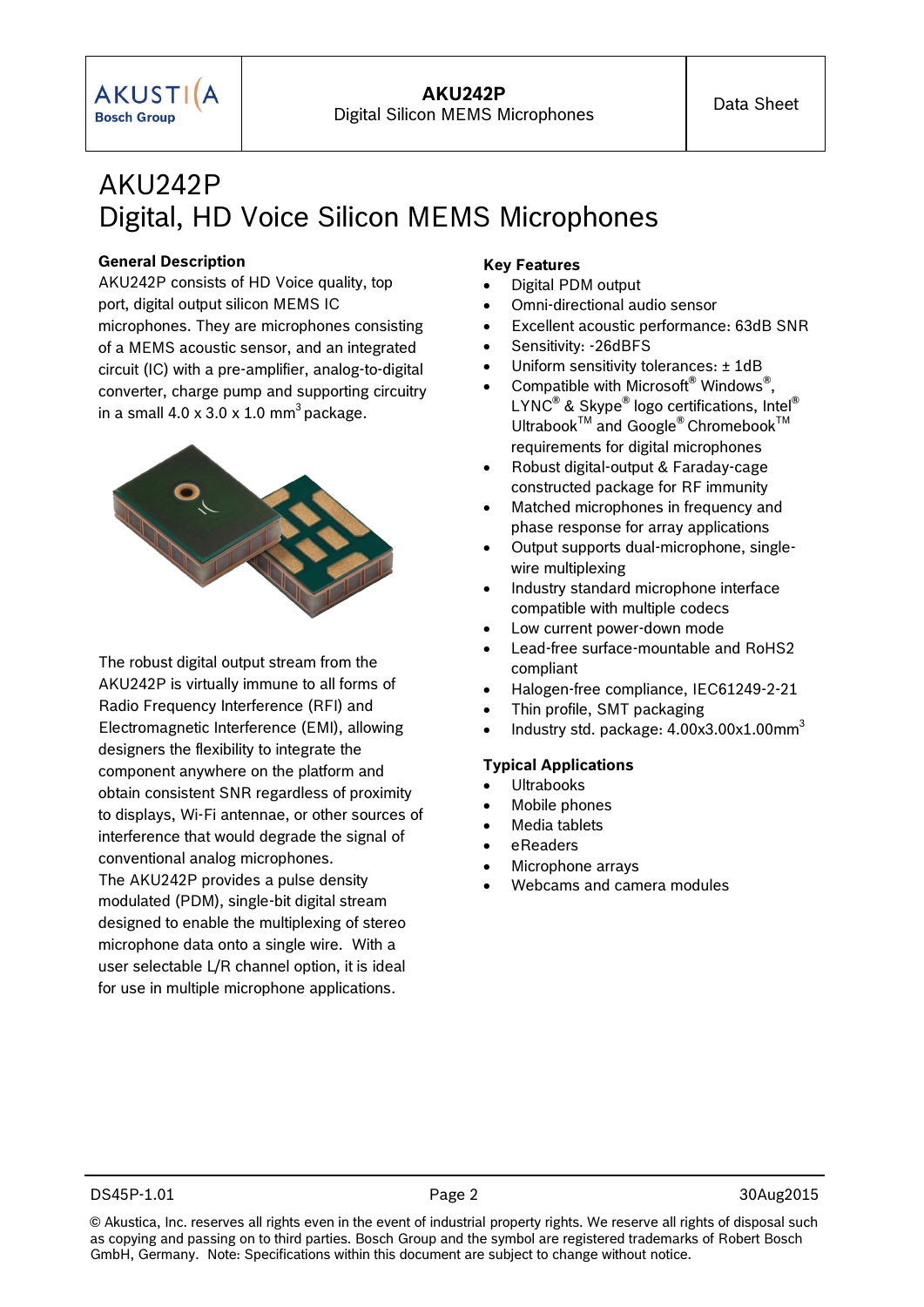

## **Index of Contents**

| 3.1 Timing Characteristics<br>3.2 Digital Logic Characteristics<br>3.3 Sleep Mode, and Active Mode                                                                                                        |
|-----------------------------------------------------------------------------------------------------------------------------------------------------------------------------------------------------------|
|                                                                                                                                                                                                           |
| 4.1 Typical Frequency Response<br>4.2 $I_{DD}$ vs. $V_{DD}$<br>4.3 Sensitivity vs. V <sub>DD</sub><br>4.4 I <sub>DD</sub> vs. Clock Frequency<br>4.5 Sensitivity vs. Temperature<br>4.6 PSR vs. Frequency |
|                                                                                                                                                                                                           |
| 6.1 Pin Out<br>6.2 Schematic                                                                                                                                                                              |
|                                                                                                                                                                                                           |
| 7.1 Solder Reflow<br>7.2 Part Handling<br>7.3 PCB Land Pattern & Stencil Pattern                                                                                                                          |
|                                                                                                                                                                                                           |
|                                                                                                                                                                                                           |
|                                                                                                                                                                                                           |
|                                                                                                                                                                                                           |
|                                                                                                                                                                                                           |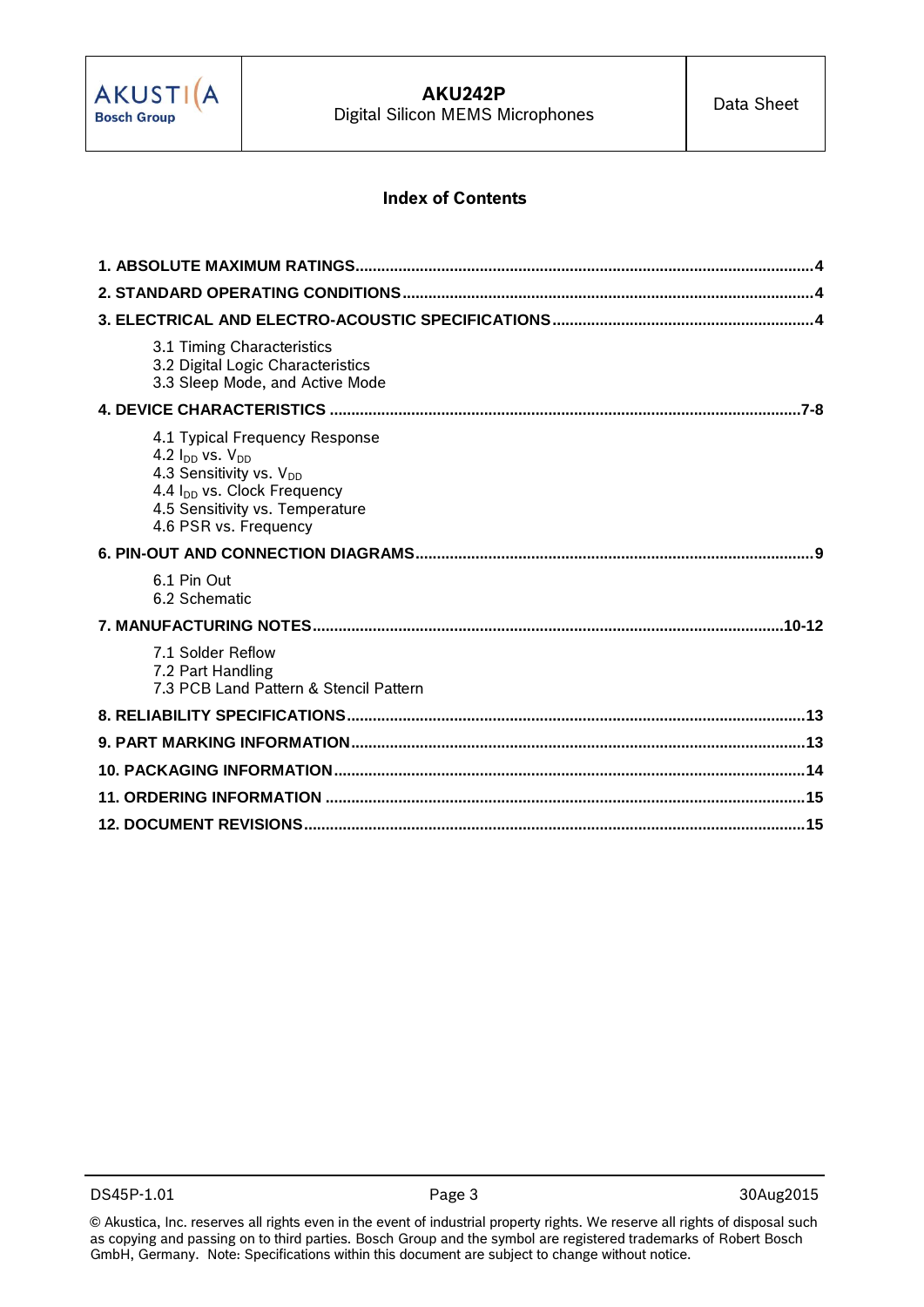

### **1. ABSOLUTE MAXIMUM RATINGS**

| Supply Voltage, $V_{DD}$ to GND | 5.5V                               |
|---------------------------------|------------------------------------|
| <b>ESD Tolerance</b>            |                                    |
| Human Body Model                | 2000V                              |
| Machine Model                   | 200V                               |
| Storage Temperature Range       | $-40^{\circ}$ C to $105^{\circ}$ C |

#### **2. STANDARD OPERATING CONDITIONS**

Operating Temperature Range 40°C to 85°C Supply Voltage  $(V_{DD})$  1.62V to 3.6V<br>Clock Frequency 1.00MHz to 3.

 $1.00$ MHz to  $3.25$ MHz

## **3. ELECTRICAL AND ELECTRO-ACOUSTIC SPECIFICATIONS**

Unless otherwise noted, test conditions are:  $V_{DD} = 1.8V$  Ta = 25°C RH = 50% CLK = 2.4MHz

| <b>Parameter</b>                                                | <b>Test Conditions</b>                                                             | Max.<br>Min.<br>Typ. |                  | Unit  |             |  |
|-----------------------------------------------------------------|------------------------------------------------------------------------------------|----------------------|------------------|-------|-------------|--|
| Directivity                                                     |                                                                                    |                      | Omni-directional |       |             |  |
| Signal to Noise Ratio (SNR)                                     | $f_{in}$ = 1kHz, A-weighted, 20Hz-<br>10kHz                                        |                      | 63               |       | dВ          |  |
| Low Frequency Corner <sup>1</sup>                               | -3dB from 1kHz sensitivity value                                                   |                      | 50               | 100   | Hz          |  |
| <b>High Frequency Corner</b>                                    | +3dB from 1kHz sensitivity value                                                   |                      | 11               |       | kHz         |  |
| Sensitivity <sup>1</sup>                                        | 1kHz, 94dB SPL,<br>full-scale = $100\%$ 1's density at<br>PDM output of microphone | $-27$                | $-26$            | $-25$ | <b>dBFS</b> |  |
| Total Harmonic Distortion <sup>1</sup>                          | @ 100dB SPL, $f_{in}$ = 1kHz                                                       |                      |                  | 1     | $\%$        |  |
| (THD)                                                           | @ 110dB SPL, $f_{in}$ = 1kHz                                                       |                      |                  | 5     |             |  |
| Acoustic Overload Point (AOP)                                   | < 10% THD, $f_{in} = 1$ kHz                                                        |                      | 116              |       | dBSPL       |  |
| Power Supply Rejection (PSR)                                    | Signal on $V_{DD}$ = 217Hz, 100m $V_{DD}$                                          |                      | $-73$            |       | dBFS        |  |
| Part-to-part phase matching<br>from nominal                     | $f_{in}$ = 1kHz                                                                    |                      |                  | ±10   | $\circ$     |  |
| Current Consumption <sup>1</sup> (with no                       | Clock on $(CLK = 2.8MHz)$                                                          |                      | 800              | 930   | μA          |  |
| load)                                                           | Clock off                                                                          |                      | 5                | 7     | μA          |  |
| Power-up initialization                                         | Data invalid time from clock on                                                    |                      |                  | 28    | ms          |  |
| Increasing 1's density<br>Polarity<br>Increasing sound pressure |                                                                                    |                      |                  |       |             |  |

Note 1: Parameter 100% tested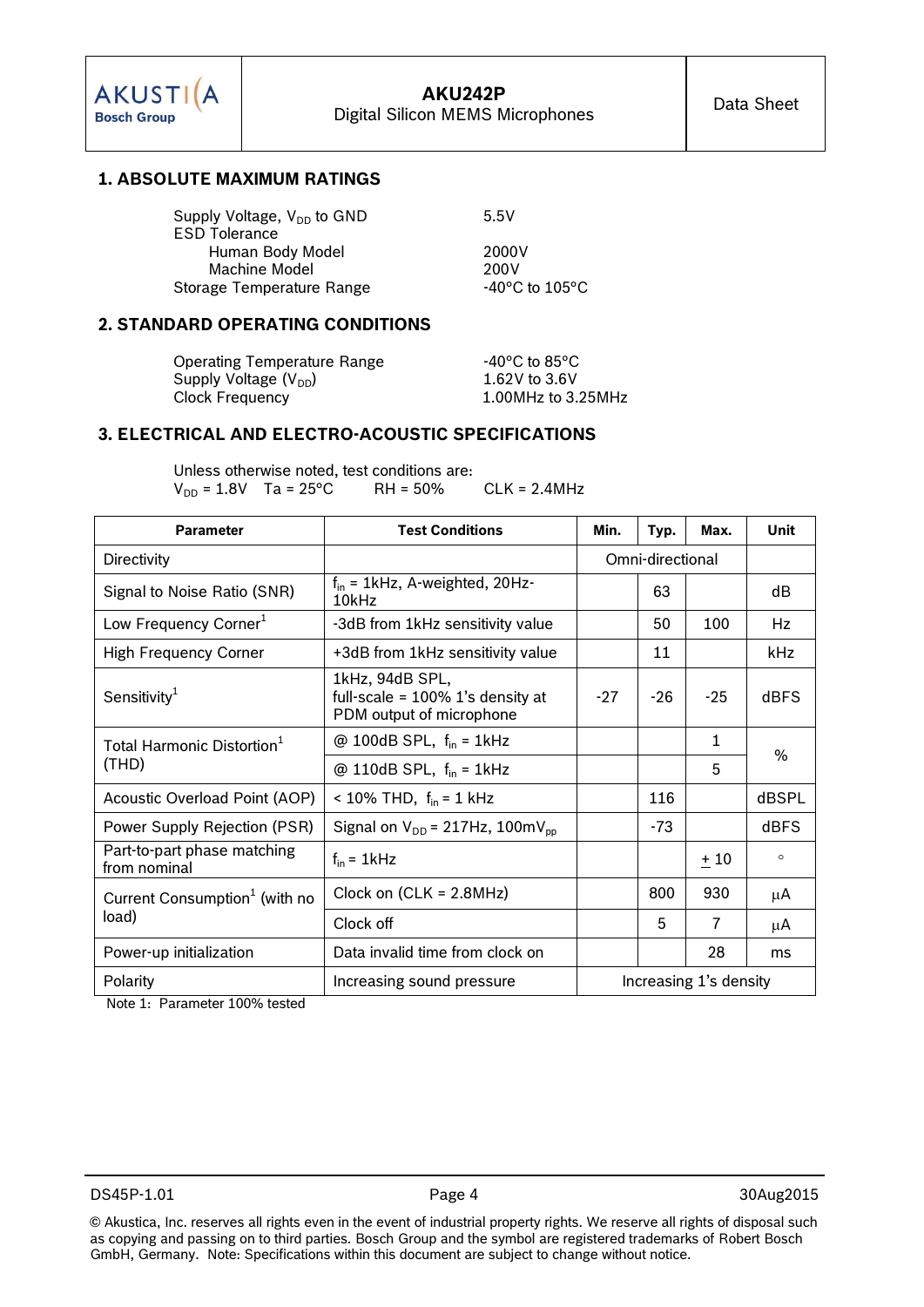## **3.1 Timing Characteristics**

(Typical performance with load capacitance <20pF and a clock frequency of 2.4MHz)

|                     | <b>Typical Mode</b> | Data Valid    | Data Sampled  | L/R SELECT Connected to |
|---------------------|---------------------|---------------|---------------|-------------------------|
| DATA,               | Left                | Falling clock | Rising clock  | GND                     |
| l DATA <sub>r</sub> | Right               | Rising clock  | Falling clock | V <sub>DD</sub>         |



| Output                   | <b>Parameter</b> | <b>Typical Value</b> | <b>Description</b>                                                   |
|--------------------------|------------------|----------------------|----------------------------------------------------------------------|
| <b>DATA</b> <sub>R</sub> | τ,               | 6ns                  | Time from falling edge of clock until<br>data becomes high impedance |
| <b>DATAL</b>             | τ,               | 61ns                 | Time from falling edge of clock until<br>data becomes valid          |
| <b>DATAL</b>             | $\mathfrak{r}_3$ | 6ns                  | Time from rising edge of clock until data<br>becomes high impedance  |
| <b>DATAR</b>             | t4               | 53ns                 | Time from rising edge of clock until data<br>becomes valid           |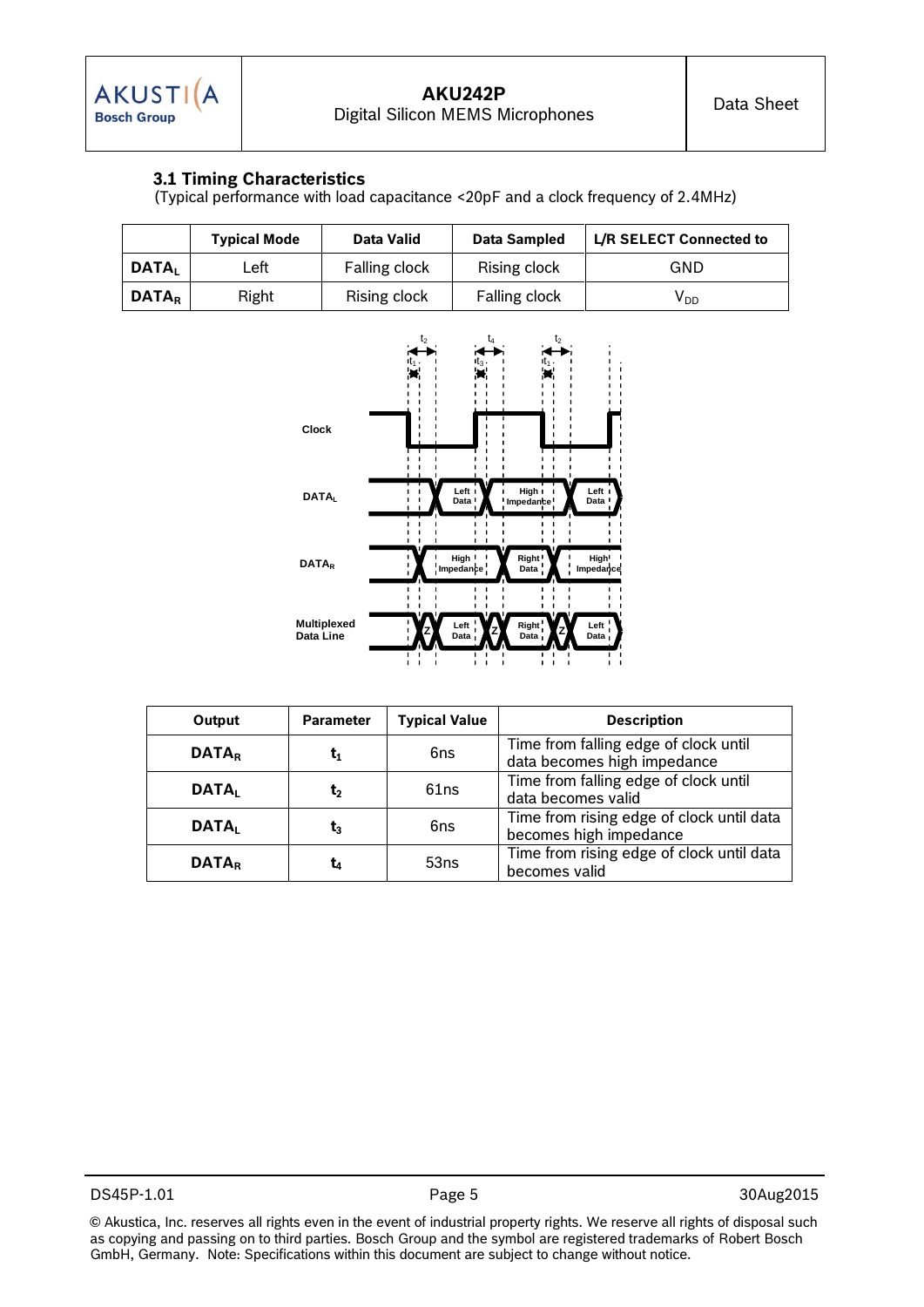## **3.2 Digital Logic Characteristics**

(Typical performance with load capacitance <20pF and a clock frequency of 2.4MHz)

| Symbol              | <b>Parameter</b>                                | Min           | Max           | <b>Units</b> |
|---------------------|-------------------------------------------------|---------------|---------------|--------------|
| <b>VIL MAX</b>      | Maximum level<br>considered a logic 0           |               | $0.4*V_{DD}$  | ٧            |
| V <sub>IH MIN</sub> | Minimum level<br>considered a logic 1           | $0.5^*V_{DD}$ |               | v            |
| <b>VOL MAX</b>      | Maximum level a driven<br>output logic 0 can be |               | $0.05*V_{DD}$ | V            |
| VOH MIN             | Minimum level a driven<br>output logic 1 can be | $0.95*V_{DD}$ |               | v            |

### **3.3 Sleep Mode, and Active Mode**

The AKU242P enters Sleep Mode within 5µS of the clock signal becoming inactive (i.e. clock frequency = 0Hz).

In Sleep Mode the microphone PDM Data output pin is in high impedance state.

The microphone returns from Sleep Mode to Active Mode 65,536 cycles after the clock becomes active (i.e. clock frequency  $\geq 1.0$ MHz). With a 3.072MHz clock, the microphone start-up time is 21.4ms; for a 2.4MHz clock the microphone start-up time is 27.4ms.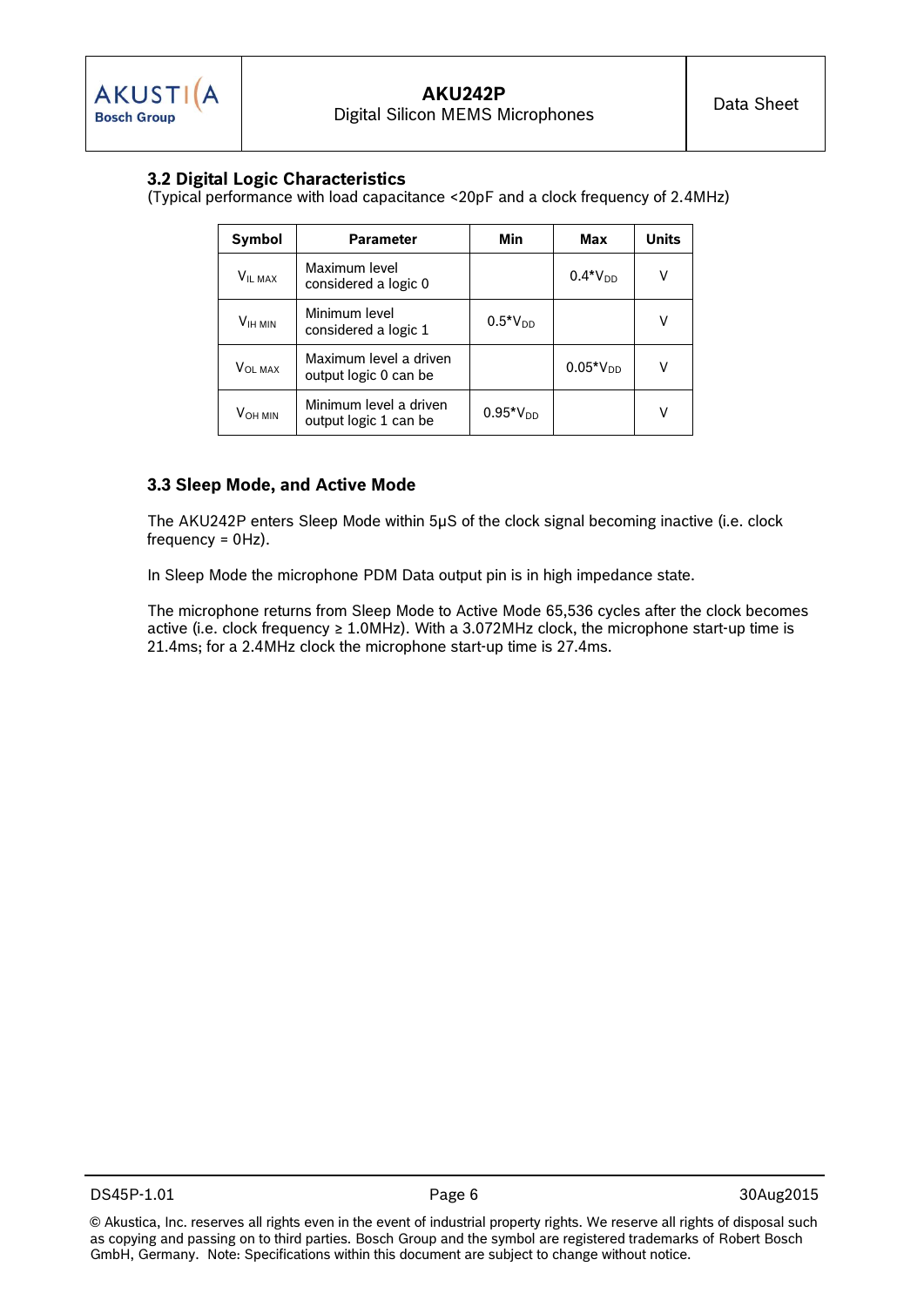

## **4. DEVICE CHARACTERISTICS**

#### **4.1 Frequency Response**

(Measured frequency response normalized to 1kHz)



## **4.3 Sensitivity vs. VDD**

(Measured sensitivity changes relative to supply voltage)



## **4.5 Sensitivity vs. Temperature**

(Typical sensitivity changes relative to temperature)



#### **4.2 IDD vs. VDD** (Measured current consumption relative to supply voltage)



## **4.4 I<sub>DD</sub> vs. Clock Frequency**

(Measured current consumption relative to clock frequency)



#### **4.6 PSR vs. Frequency** (Typical PSR relative to frequency)



DS45P-1.01 Page 7 30Aug2015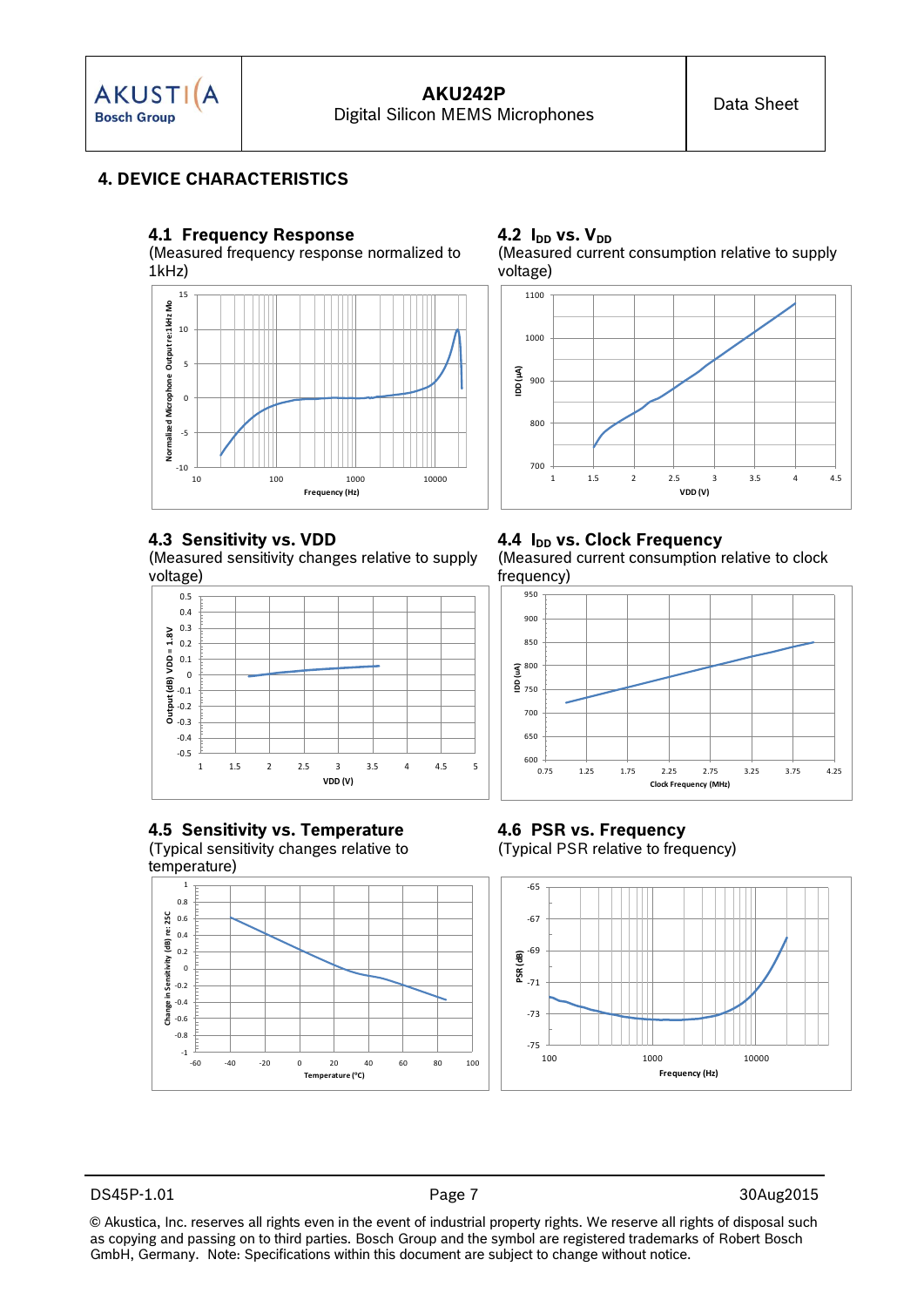

## **5. MECHANICAL SPECIFICATIONS**



| <b>Item</b>                                       | <b>Dimension</b> | <b>Tolerance</b> | <b>Units</b> |  |
|---------------------------------------------------|------------------|------------------|--------------|--|
| Length $(L)$                                      | 4.00             | ± 0.10           | mm           |  |
| Width (W)                                         | 3.00             | ± 0.10           | mm           |  |
| Height (H)                                        | 1.00             | ± 0.10           | mm           |  |
| Acoustic Port (AP)                                | 0.400            | ± 0.10           | mm           |  |
| Solder Mask (SRO)                                 | 0.700            | ± 0.05           | mm           |  |
| Planarity                                         | Top/Bottom       | ± 0.10           | mm           |  |
| All dimensions in mm                              |                  |                  |              |  |
| Tolerance $\pm$ 0.05mm unless otherwise specified |                  |                  |              |  |

DS45P-1.01 **Page 8** 20Aug2015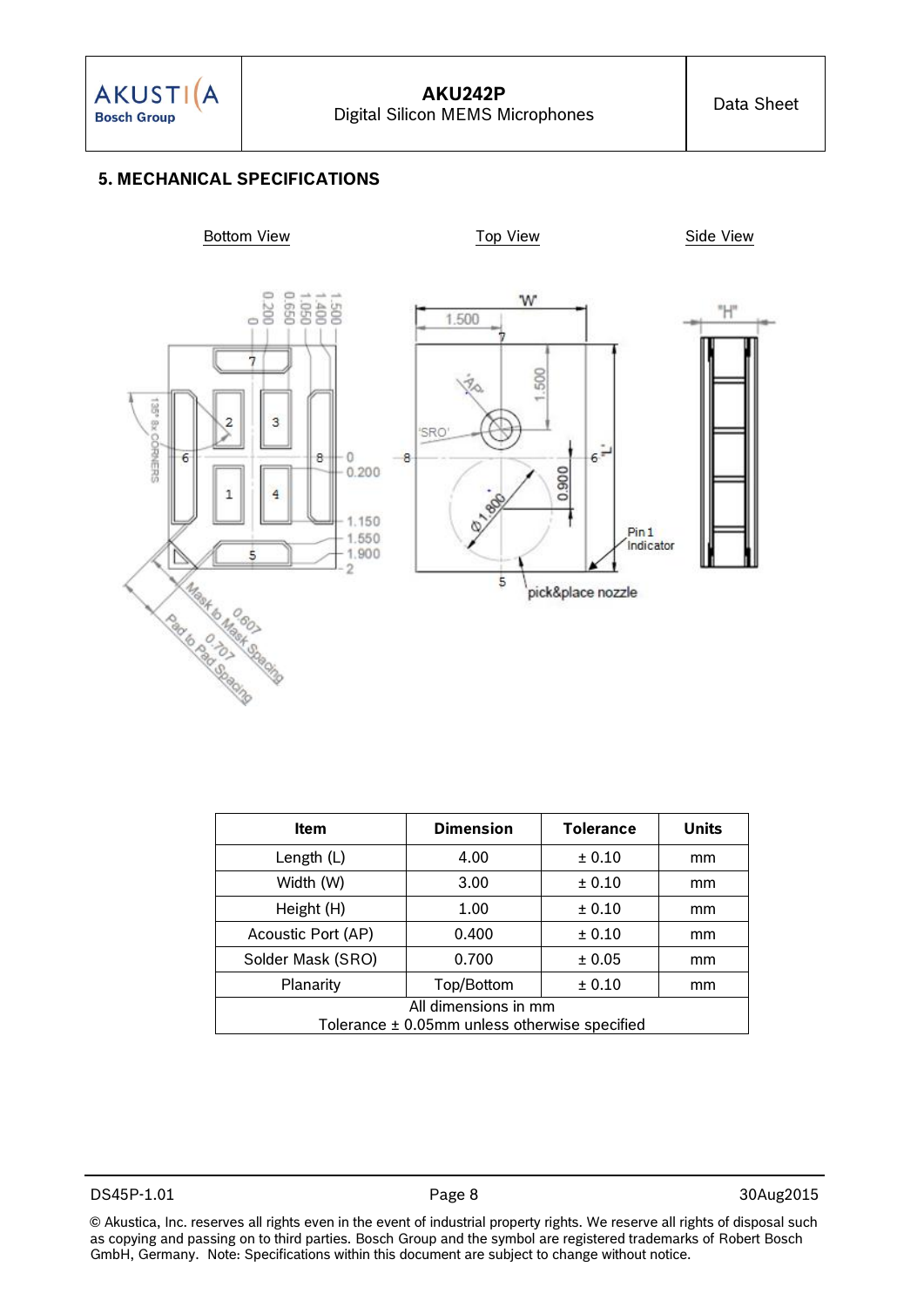## **6. PIN-OUT AND CONNECTION DIAGRAMS**

#### **6.1 Pin-Out**

(As viewed from **bottom** of package)



Indicator

| Pin        | <b>Name</b>     | <b>Function</b>     |  |  |
|------------|-----------------|---------------------|--|--|
| 1          | V <sub>DD</sub> | Power               |  |  |
| 2          | $L/R^*$         | Left / Right Select |  |  |
| 3          | CLK             | Clock               |  |  |
| 4          | <b>DATA</b>     | PDM Data output     |  |  |
| 5, 6, 7, 8 | GND             | Ground              |  |  |

\*Must be electrically connected to either ground or  $V_{DD}$ .



DS45P-1.01 **Page 9** 20Aug2015

© Akustica, Inc. reserves all rights even in the event of industrial property rights. We reserve all rights of disposal such as copying and passing on to third parties. Bosch Group and the symbol are registered trademarks of Robert Bosch GmbH, Germany. Note: Specifications within this document are subject to change without notice.

### **6.2 Typical Application Schematic**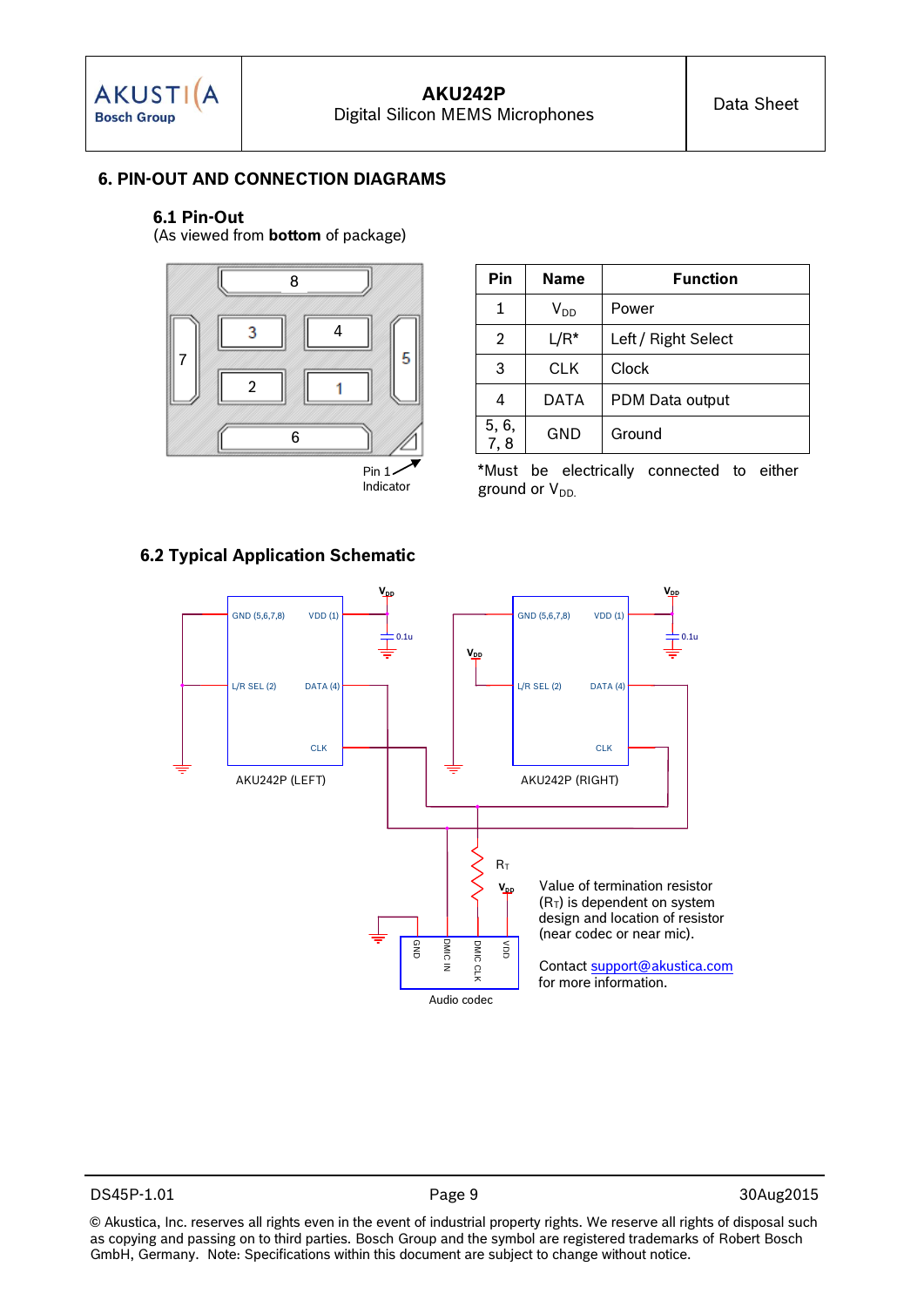## **7. MANUFACTURING NOTES**

#### **7.1 Solder Reflow**

Typical solder reflow profile



| Average ramp-up rate                                                       | max. $3^{\circ}$ C/s |
|----------------------------------------------------------------------------|----------------------|
| Time $t_s$ between Ts <sub>min</sub> (150°C) and Ts <sub>max</sub> (200°C) | $60s - 120s$         |
| Time $t_1$ above liquidous temperature $T_1$ (217°C)                       | $60s - 90s$          |
| Peak temperature $T_P$                                                     | max. $260^{\circ}$ C |
| Time $t_P$ at $T_P$                                                        | max.20s              |
| Average ramp-down rate                                                     | max. $6^{\circ}$ C/s |

Note: It is recommended to fine-tune the reflow process to optimize for variations in materials, environment, handling, PCB board size and thickness, etc.

Please refer to AN60-Handling, Soldering, and Mounting Instructions for more detailed information and precautions.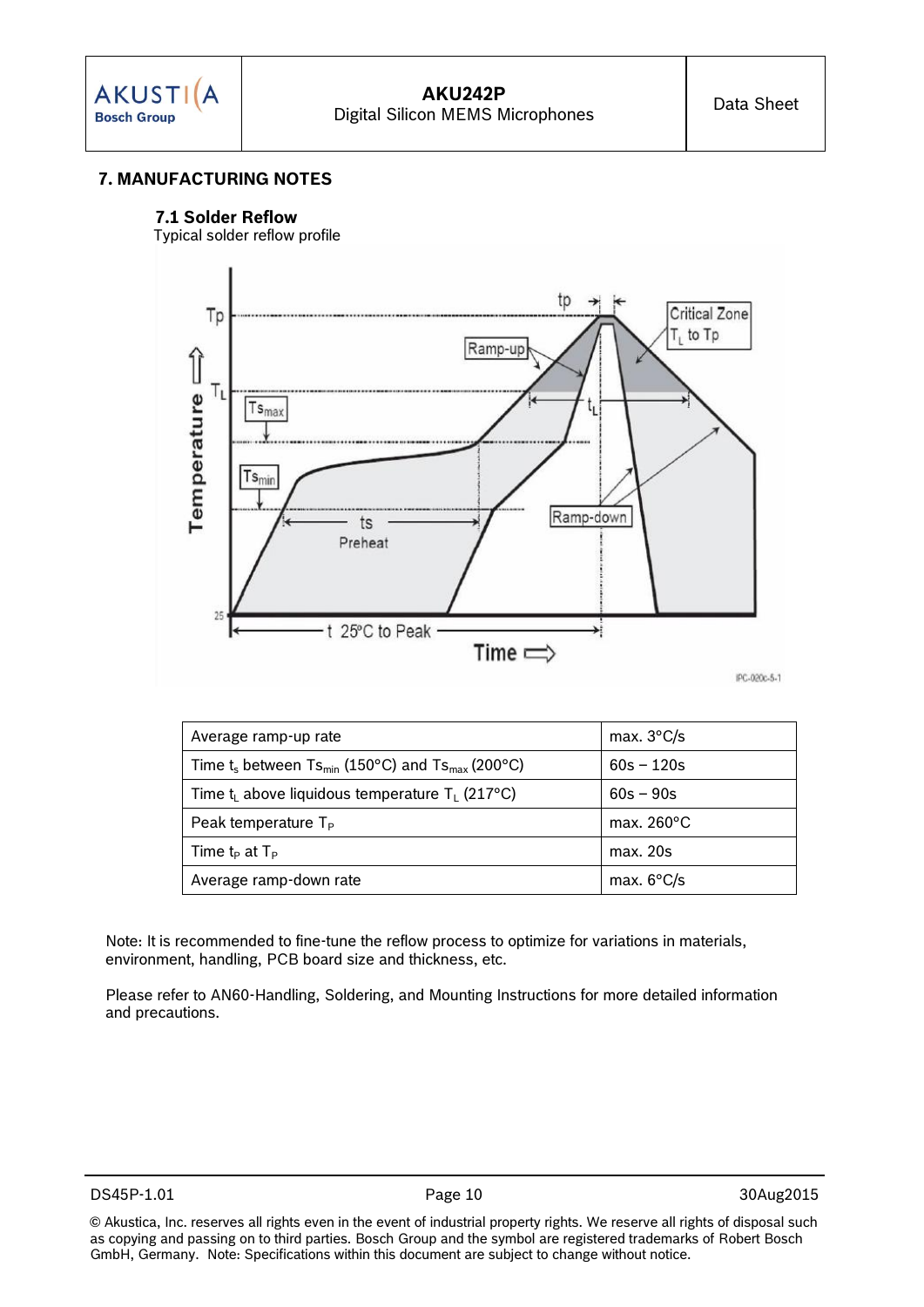

## **7.2. Microphone Handling**

Although the microphone may not appear damaged immediately due to inappropriate handling, there can be long term effects that affect the lifetime of the component.

Rule of thumb: The microphone is an artificial ear so treat it like your own ear.

- Do not blow air into the acoustic port of the microphone for any reason. Do not subject it to pressurized air
	- e.g. when cleaning the board or other components on the same board
- Do not apply vacuum to acoustic port of the microphone
	- See section 5.0 for pick & place location
- Do not insert liquids
	- If populated circuit boards are washed, the microphone must be protected
- Do not insert dust
	- The production facilities must be clean
	- e.g. if PCB routing/sawing is done close to the microphone after SMT assembly and reflow
- Do not insert any objects
	- If assembly or rework is done manually, care must be taken that the tools cannot enter the microphone sound port
	- It is best to choose tool size so that it does not fit through the sound port of the microphone
- Do not cover the acoustic port with tape when heating during assembly or reflow
- Do not apply extreme mechanical stresses on the microphone, including mechanical shocks above 10kG or compression of the microphone package.
- After a bottom port microphone has been assembled on a circuit board, protect the sound port (now on the other side of the board) from dust, liquids, and other foreign materials as well as any tools and pressurized air.

ESD Handling Procedures



Follow CMOS handling procedures with Akustica MEMS microphones. Handle the microphone with proper workplace grounding to include wrist straps and ionized airflow over open trays and reels of microphones. Do not hot-swap/hot-plug during testing. Device pins have ESD ratings of 2kV/200V for HBM/MM respectively.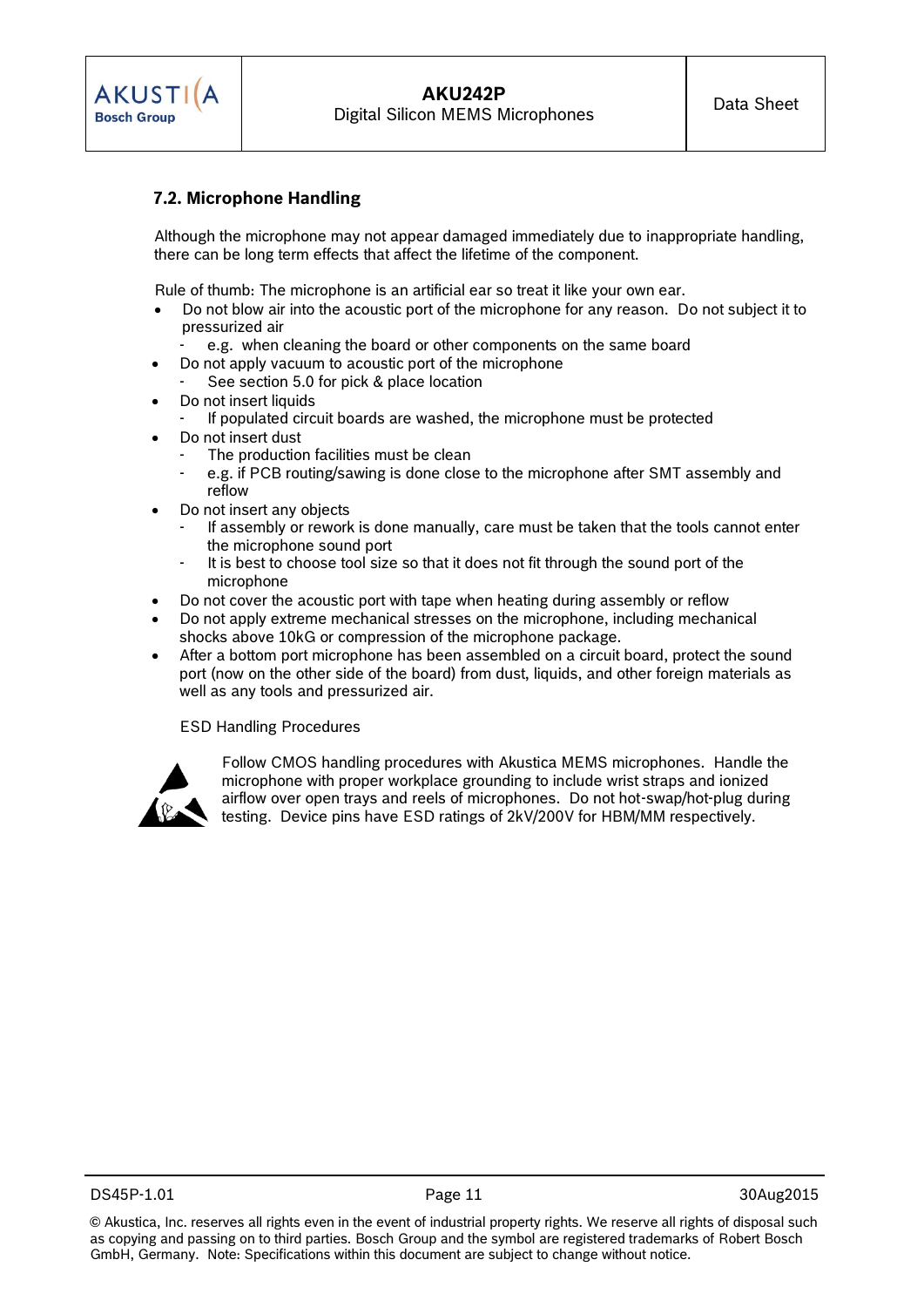

## **7.3 PCB Land Pattern & Stencil Pattern**



Note: Stencil printer settings will likely require minor optimizations when transferring this stencil pattern to a high volume production printer.

Please refer to AN60-Handling, Soldering, and Mounting Instructions for more detailed information and precautions.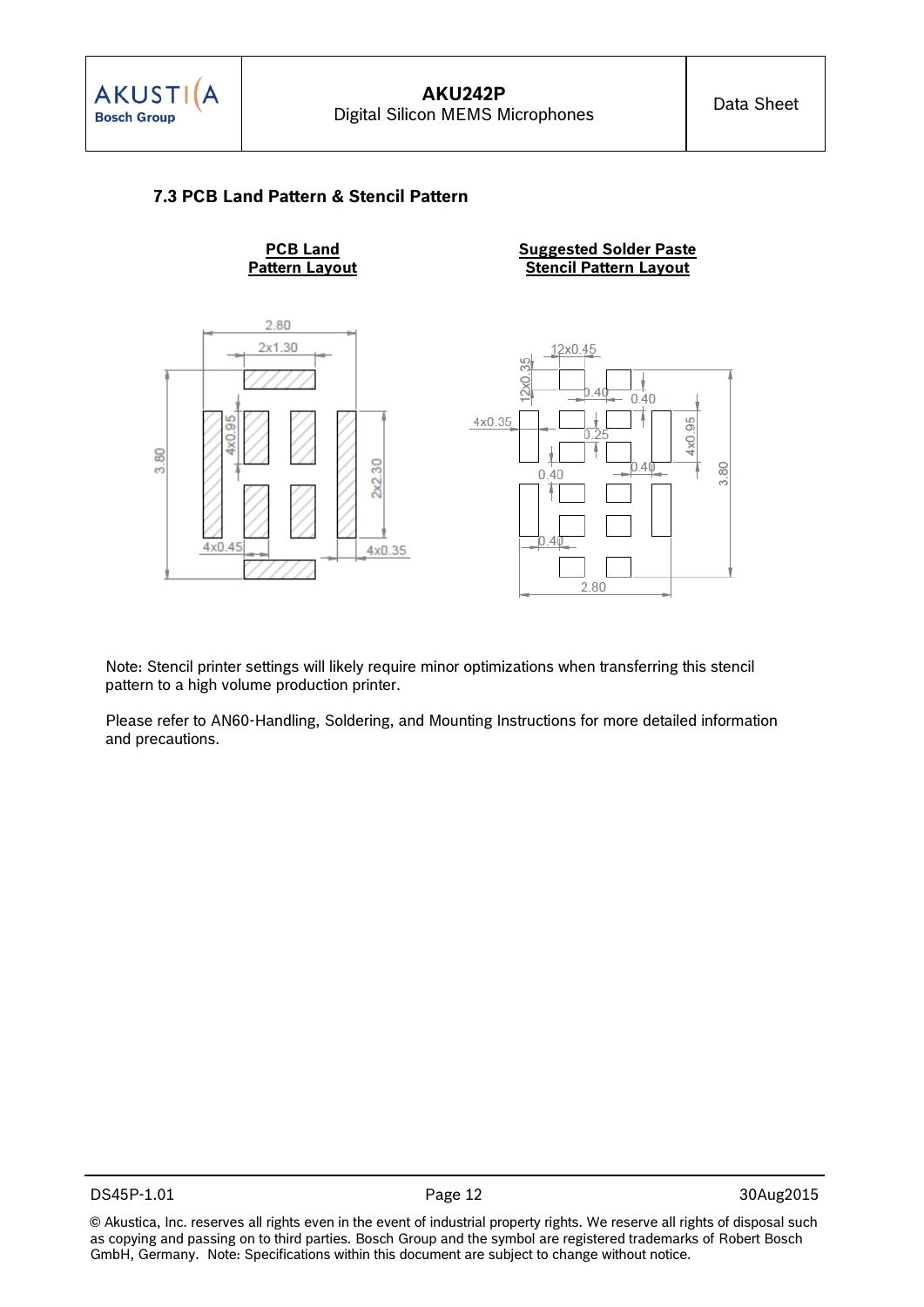## **8. RELIABILITY SPECIFICATIONS**

The microphone sensitivity after stress must deviate by no more than 3dB from the initial value.

|                | Test                                 | <b>Test Condition</b>                                                                                                       |
|----------------|--------------------------------------|-----------------------------------------------------------------------------------------------------------------------------|
| $\mathbf 1$    | Cold Temp Operation                  | Temperature = $-40^{\circ}$ C, 1000 hours (with bias)                                                                       |
| $\overline{2}$ | Hot Temp Operation                   | Temperature = $105^{\circ}$ C, 1000 hours (with bias)                                                                       |
| 3              | <b>Humidity Operation</b>            | Temperature = $85^{\circ}$ C, RH = $85\%$ , 1000 hours (with bias)                                                          |
| 4              | Cold Temp Storage                    | Temperature = $-40^{\circ}$ C, 1000 hours (without bias)                                                                    |
| 5              | Hot Temp Storage                     | Temperature = $105^{\circ}$ C, 1000 hours (without bias)                                                                    |
| 6              | <b>Humidity Storage</b>              | Temperature = $85^{\circ}$ C, RH = $85\%$ , 1000 hours (without bias)                                                       |
| $\overline{7}$ | <b>Thermal Cycle</b>                 | 100 Cycles, -40°C to +125°C, 15min soaks, <30sec ramps                                                                      |
| 8              | Vibration                            | Sinusoidal Vibration, 20Hz-2000Hz, 4min sweeps, 16min along each<br>of 3 axis, amplitude 3 limits of 20G and 0.06"          |
| 9              | Mechanical Shock                     | 10,000G shocks, 5 impacts along each of 6 axes                                                                              |
| 10             | Drop Test                            | Using 150gm aluminum fixture, 3 drops along each of 6 axes (total 18<br>drops) from 1.5m height onto concrete drop surface. |
| 11             | ESD (HBM)                            | +/- 2000V, 1 discharge for each polarity, 11 pin combinations, 22 total<br>discharges per microphone                        |
| 12             | ESD (MM)                             | +/- 200V, 1 discharge for each polarity, 11 pin combinations, 22 total<br>discharges per microphone                         |
| 13             | <b>ESD</b>                           | +/- 8kV, contact discharge to lid with DUT grounded                                                                         |
| 14             | <b>Moisture Sensitivity</b><br>Level | 24 hour bake at 125°C, followed by 168 hours at 85°C, 85%RH,<br>followed by 3 passes solder reflow (MSL Level 1)            |

## **9. PART MARKING INFORMATION**



Line 1: AxxxF (A = Akustica | xxx = 242 = Part Num | F = Assembly Facility) Line 2: WWYLL (WW = Work Week | Y = Year | LL = Lot Number Processed During Work Week)

Pin 1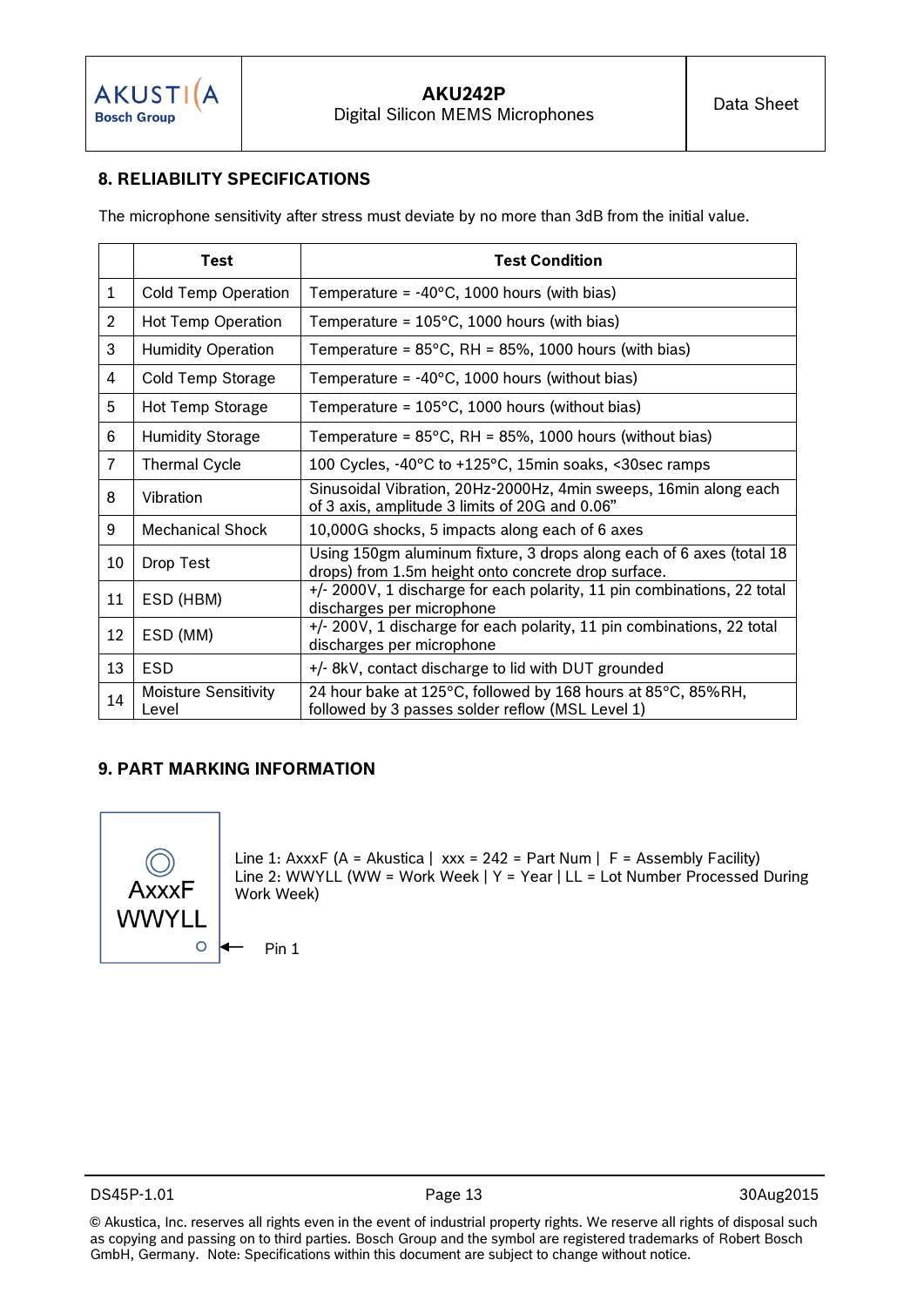**AKUSTI(A Bosch Group** 

#### **10. PACKAGING INFORMATION**

#### **10.1 Tape Specification**



#### Notes:

- 1. 10 sprocket hole pitch cumulative tolerance +/- 0.2
- 2. Camber in compliance with EIA-481
- 3. Pocket position relative to sprocket hole measured as true position of pocket, not pocket hole

#### **10.2 Component Orientation**

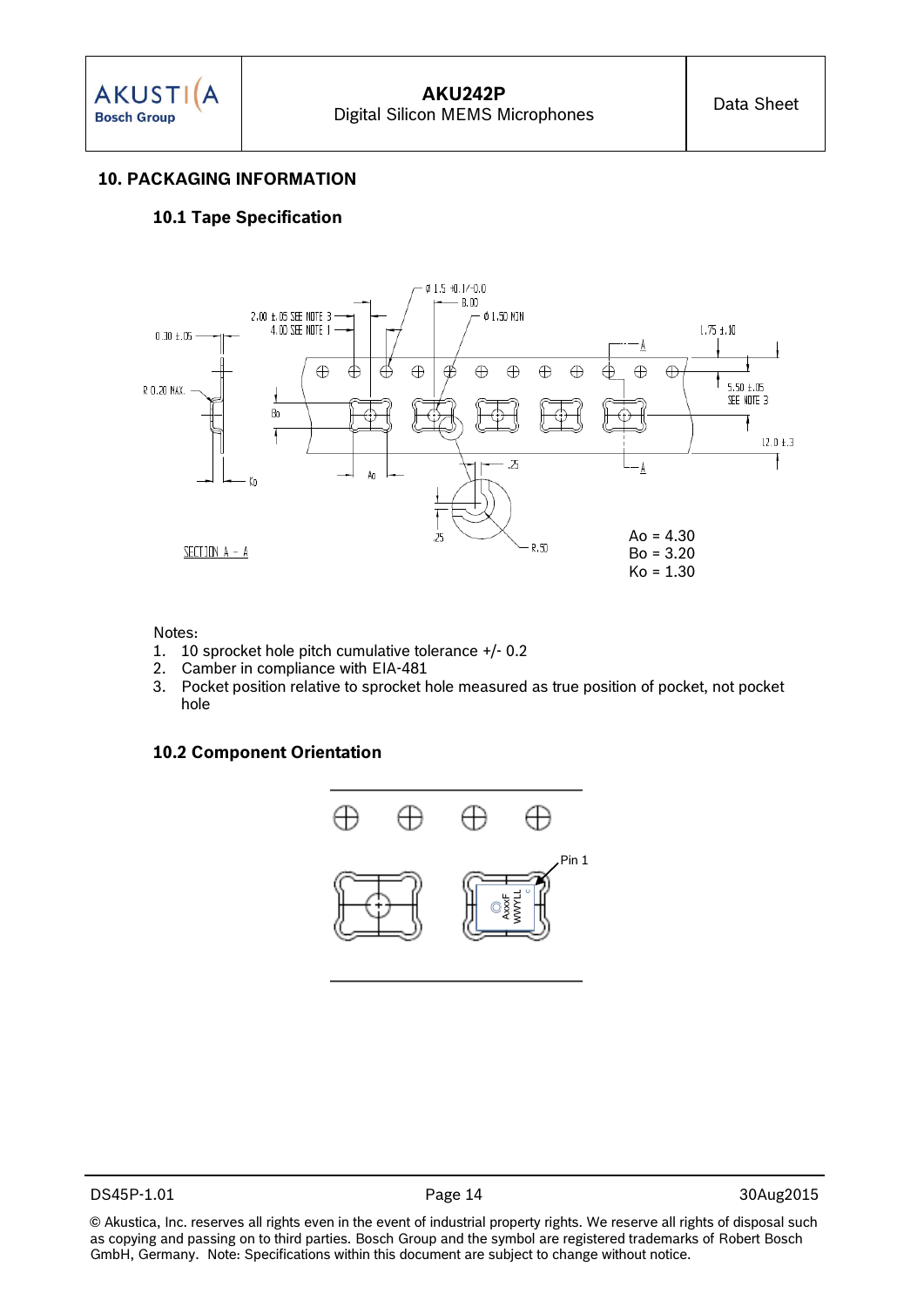## <span id="page-14-0"></span>**11. ORDERING INFORMATION**

| <b>Order Number</b> | <b>Sensitivity</b><br>Tolerance (dB) | Package   | <b>Shipping Method</b> | <b>Standard Quantity</b> |
|---------------------|--------------------------------------|-----------|------------------------|--------------------------|
| 02730A0044          | +/- 1                                | 8-Pad LGA | 13" Reel               | 5.700                    |

### **12. DOCUMENT REVISIONS**

| Rev. No | Description of modification/changes | <b>Date</b> |
|---------|-------------------------------------|-------------|
| 1.01    | Released version 1.01               | 30-Aug-15   |

Akustica, Inc. 2835 E Carson St. Suite 301 Pittsburgh, PA / USA 15203

> sales@akustica.com [www.akustica.com](http://www.bosch-sensortec.com/)

Modifications reserved | Printed in USA Specifications subject to change without notice